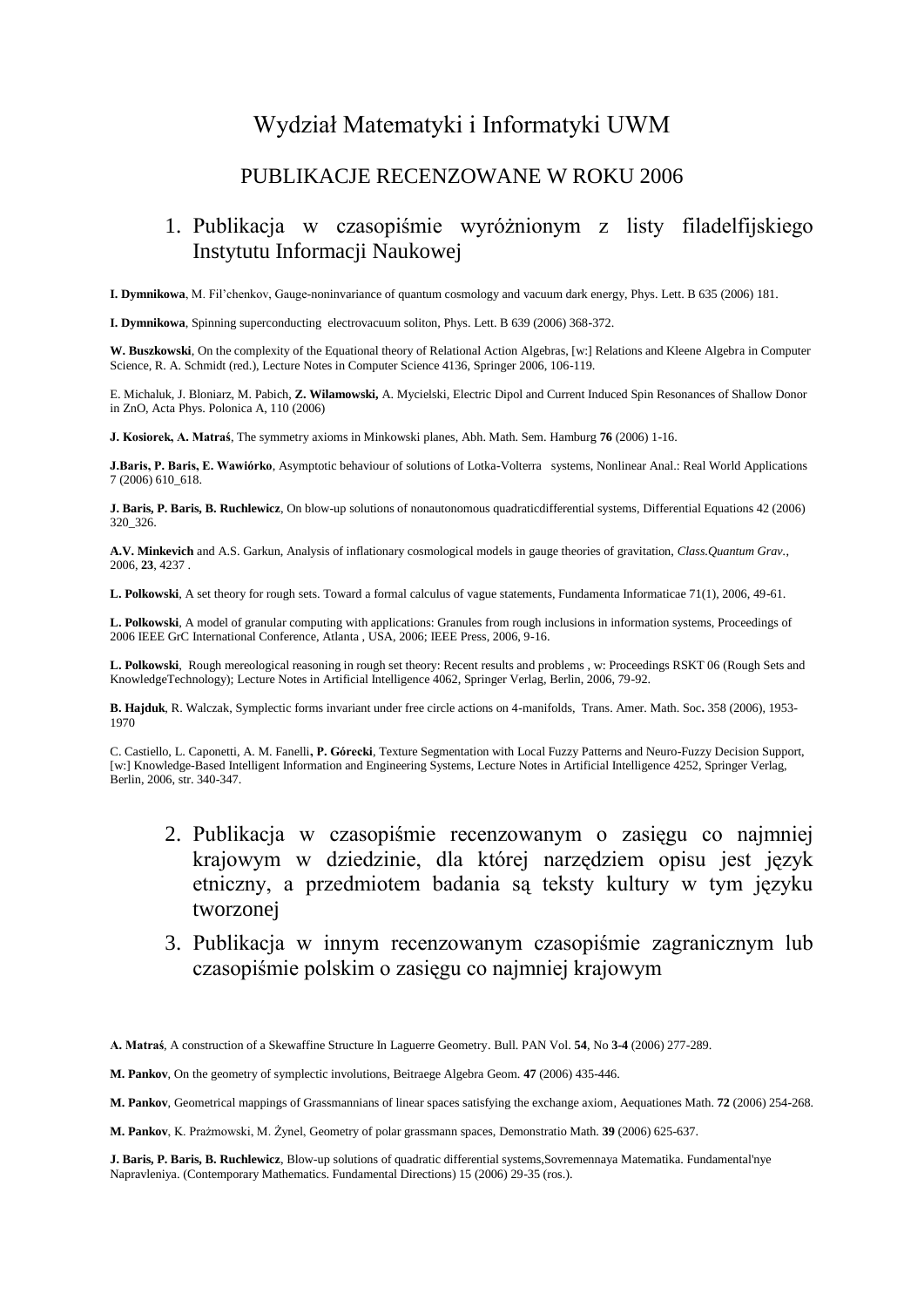**A.V. Minkevich**, Gauge approach to gravitation and regular Big Bang theory, Gravitation&Cosmology*,* 2006, **12,** No 1(45), 11 .

**L. Polkowski,** A calculus of granules from rough inclusions in information systems (keynote talk), w: Proceedings of International Forum on Theory of Granular Computing, Nanchang University, Nanchang, China, July 2006; Journal of Nanchang Instutute of Technology 25, 2006, 22-27.

**G. Schmalz**, A. Spiro, Explicit construction of a Chern-Moser connection for CR manifolds of codimension two*,* Ann. Mat. Pura Appl. 185(2006), 337-379

### 4. Publikacja w recenzowanym czasopiśmie krajowym o zasięgu lokalnym

**L. Blaszkiewicz**, Woda we Wszechświecie, Urania-Postępy Astronomii 3 (2006) 100-107.

#### MONOGRAFIE NAUKOWE. PODRĘCZNIKI AKADEMICKIE

5. Autorstwo monografii lub podręcznika akademickiego w języku angielskim

**M. Borsuk,** W. A. Kondratiev, Elliptic boundary value problems of second order in piecewise smooth domains, Elsevier, Northolland Mathematical Libfrary, v. **69**. 2006.

## 6. Autorstwo rozdziału w monografii lub podręczniku akademickim w języku angielskim

**A. Doliwa**, P. M. Santini, *Integrable systems and discrete geometry*, [w:] Encyclopedia of Mathematical Physics, J. P. Françoise, G. Naber, T. S. Tsun (red.) Vol. II, str. 78-87, Elsevier, 2006.

**L. Polkowski**, M. Semeniuk Polkowska , Mereology in approximate reasoning about concepts, [w:] Topics on General and Formal Ontology, P. Valore, Ed., Polimetrica. International Publishers, Monza, Italy, 2006, 79-99.

M. Korytkowski, R. Scherer, L. Rutkowski**, G. Drozda**, XML-based Language for Connectionist Structure Description, Artificial Intelligence and Soft Computing, A. Cader, L. Rutkowski, R. Tadeusiewicz, J. Zurada (red.), str. 469-474, Academic Publishing House EXIT, 2006.

- 7. Autorstwo monografii lub podręcznika akademickiego w języku polskim lub innym nie angielskim
- 8. Autorstwo rozdziału w monografii lub podręczniku akademickim w języku polskim lub innym nie angielskim

J. Sala, **H. Tańska**, Modele zarządzania wiedzą, cz.1. Koncepcje i modele zarządzania wiedzą, C. Olszak, J. S. Nowak, E. Zięba (red.), PTI Oddzial Górnośląski, katowica 2006, ISBN 10:83-608 10-00-1, ISBN 13: 978-83-60810-00-2.

## 9. Redakcja monografii lub podręcznika akademickiego

#### Publikacje pokonferencyjne

**M. Borsuk,** Best possible estimates of solutions to the interface problem for linear elliptic divergence second- order equations in a conical domain, International Conference on Numerical Analysis and Applied Mathematics 2006, Wiley-VCH Verlag, pp. 56 – 60.

J. Sala, **H. Tańska**, Wykluczenia w globalnym spoleczeństwie informacyjnym w kontekście niedorozwoju usug telekomunikacyjnych i pocztowych w warunkach postępującej elektronizacji gospodarki, [w:] Funkcjonowanie rynku telekomunikacyjnego i pocztowego w warunkach postępującej elektronizacji gospodarki, Wydawnictwo Naukowe Uniwersytetu Szczecińskiego, Szczecin 2006, str. 57-65, ISBN 83-60065-28-8.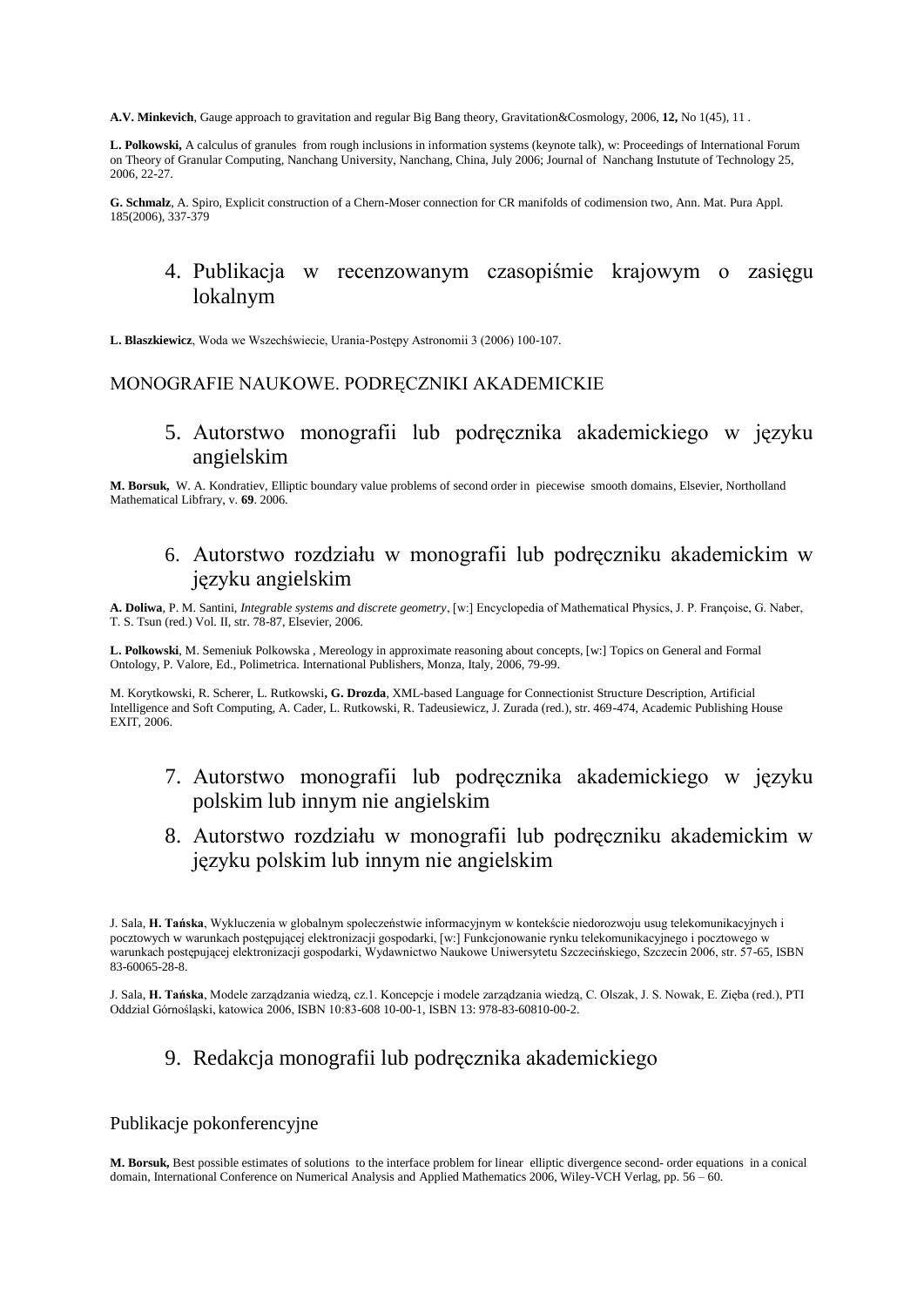**W. Buszkowski**, Categorial grammars and substructural logics, [w:] Proceedings of the 5<sup>th</sup> International Conference on Logic and Cognition, Gunagzhou, Chiny, 2006, 12-39.

**M. Bulińska**, P-TIME Complexity of NL1 with assumptions, Proc. of Formal Grammars 2006, Malaga, P. Monachesi i G. Penn (red.), CSLI Publications, str. 29-37.

**A. Kiślak-Malinowska**, Pregrups with modalities, Proc. of Formal Grammars 2006, Malaga, P. Monachesi i G. Penn (red.), CSLI Publications, str. 91-102.

**J. Baris, E. Wawiórko**, Blow-up solutions of cubic di\_erential equations, XI International Scientific Kravchuk Conference, 18-20 May 2006, Kyiv. Conference materials, str. 315.

**J. Baris, E. Wawiórko**, On blow-up solutions of cubic Kolmogorov systems, Tez.dokl. (Abstr. 8th Crimean Int. Math. School Method of Lyapunov Functions and Its Applications, Alushta, 2006, str. 203.

**A.V. Minkevich**, A.S. Garkun and V.I. Kudin, Homogeneous isotropic cosmological models with pseudoscalar torsion function in Poincare gauge theory of gravity and accelerating Universe, Proc. Of 5<sup>th</sup> Intern. Conf. Boyai-Gauss-Lobachevsky: Methods of Non-Euclidian Geometry in Modern Physics, Minsk, Oct. 10-13, 2006, p. 196-202.

L. Morozov, J. Sala, **H. Tańska**, Niektóre problemy ,,woli etycznej'' w zawodzie informatyka, Komputerowe technologie modelowania w ekonomii, Charków, 2006, 48-54.

**H. Tańska**, J. Sala, The cage of knowledge in process of information systems development, [w:] Computer Systems Engineering. Theory & Applications, The Fifth Polish-British Workshop, Wroclaw – Lądek Zdrój 2005, K. J. Burnham, L. Koszalka (red.), str 157-167, Oficyna Wydawnicza Politechniki Wroclawskiej, Wroclaw 2005, ISBN 83-911675-8-5.

**P. Górecki**, L. Caponetti, C. Castiello, Multiscale Page Segmentation using Wavelet Packet Analysis, Abstracts of VII Congress of Italian Society for Applied and Industrial Mathematics (SIMAI 2006), maj 2006, Baia Samuele (Ragusa), str. 210.

#### Referaty na konferencjach

**M. Borsuk,** "Nieliniowe eliptyczne zagadnienia brzegowe w obszarach niegładkich", V Forum Równań Różniczkowych Cząstkowych, Będlewo, 29 maja - 2 czerwca 2006 roku

**M. Borsuk,** Best possible estimates of solutions to the interface problem for linear elliptic divergence second order equations in a conical domain*,* Będlewo, 2 czerwca 2006 roku

**M. Borsuk,** Best possible estimates of solutions to the interface problem for linear elliptic divergence second- order equations in a conical domain*.* International Conference on Numerical Analysis and Applied Mathematics. Kreta, Grecja, 15 - 19 september 2006.

L. Blaszkiewicz, Exploring the Universe with the real ime VLBI, 8<sup>th</sup> EVN Symposium 2006, Toruń, wrzesień 2006.

**W. Buszkowski,** Rough Set Approach in Formal Learning Theory, Poznań Linguistic Meeting, kwiecień 2006.

**W. Buszkowski**, On the complexity of the equational theory of relational action algebras, RelMiCS/AKA 2006, Manchester, sierpieńwrzesień 2006.

**W. Buszkowski**, On the complexity of some substructural logics, Algebra and Substructural Logics, Kraków, listopad 2006.

**M. Bulińska**, P-TIME Complexity of NL1 with assumptions, Formal Grammars 2006, Malaga, lipiec 2006.

**A. Kiślak-Malinowska**, Pregrups with modalities, Formal Grammars 2006, Malaga, lipiec 2006.

**J. Kosiorek**, The symmetry axioms in Laguerre planes, 32. Arbeitstagung über Geometrie and Algebra, Hamburg, 9-11 lutego 2006 r.,

**A. Matraś**, Perspectivities in Benz planes , 32. Arbeitstagung über Geometrie and Algebra, Hamburg, 9-11 lutego 2006 r.

**M. Pankov**, Base subsets of the Hilbert grassmannian, 32. Arbeitstagung über Geometrie and Algebra, Hamburg, 9-11 lutego 2006 r.

**M. Pankov**, Apartment preserving transformations of shadow spaces of spherical buildings*,* Buildings 2006, Muenster, 9-12 października 2006 r.,

**A. Doliwa**, The B-quadrilateral and its reductions, Symmetries and Integrability of Difference Equations VII'', Melbourne, 10-14 lipca 2006 r.

**A. Doliwa,** The Moebius and Gallucci theorems. And geometric integrability of the B-(Moutard) and C-(symmetric) quadrilateral lattices, LMS Durham Research Symposium ,,Methods of Integrable Systems in Geometry", Durham, 10-21 sierpnia 2006 r.

**J. Baris**, Blow-up solutions of cubic differential equations, XI InternationalScienti\_c Kravchuk Conference, 18-20 May 2006, Kyiv.

**J. Baris**, On blow-up solutions of cubic Kolmogorov systems, 8th Crimean Int. Math. School Method of Lyapunov Functions and Its Applications, Alushta, 2006.